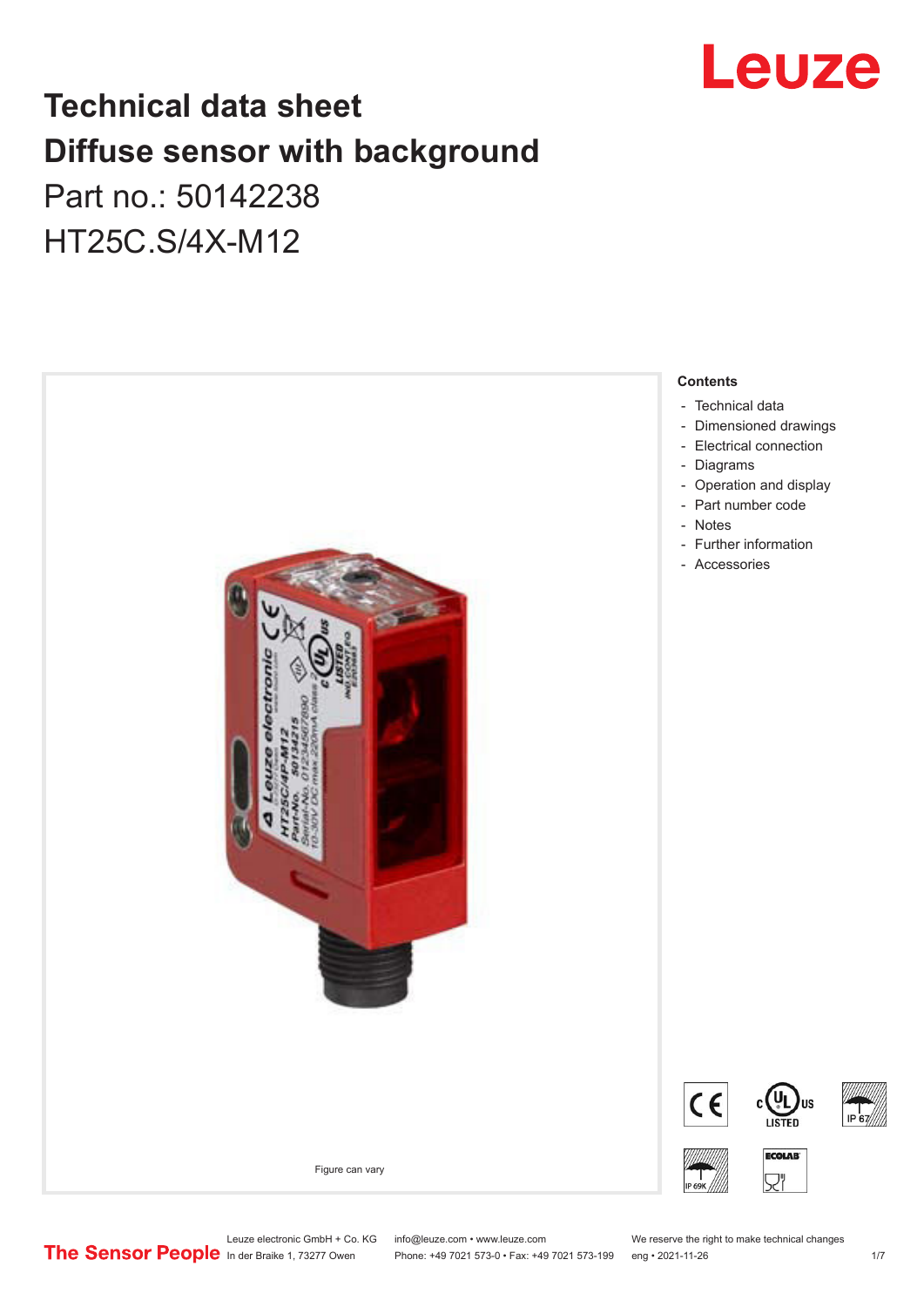## <span id="page-1-0"></span>**Technical data**

# Leuze

#### **Basic data**

| Series                          | 25C                                                           |  |
|---------------------------------|---------------------------------------------------------------|--|
| <b>Operating principle</b>      | Diffuse reflection principle with back-<br>ground suppression |  |
| <b>Special version</b>          |                                                               |  |
| <b>Special version</b>          | Small light spot (S)                                          |  |
| <b>Optical data</b>             |                                                               |  |
| <b>Black-white error</b>        | < 10% up to 300 mm                                            |  |
| <b>Operating range</b>          | Guaranteed operating range                                    |  |
| Operating range, white 90%      | 00.5m                                                         |  |
| Operating range, gray 18%       | $0.0150.45$ m                                                 |  |
| Operating range, black 6%       | $0.030.4$ m                                                   |  |
| <b>Operating range limit</b>    | Typical operating range                                       |  |
| <b>Operating range limit</b>    | 0.05m                                                         |  |
| <b>Adjustment range</b>         | 50  500 mm                                                    |  |
| <b>Light source</b>             | LED, Red                                                      |  |
| Wavelength<br>640 nm            |                                                               |  |
| <b>Transmitted-signal shape</b> | Pulsed                                                        |  |
| LED group                       | Exempt group (in acc. with EN 62471)                          |  |
| <b>Electrical data</b>          |                                                               |  |
| <b>Protective circuit</b>       | Polarity reversal protection                                  |  |
|                                 | Short circuit protected                                       |  |
| Performance data                |                                                               |  |
| Supply voltage U <sub>B</sub>   | 10  30 V, DC, Incl. residual ripple                           |  |
| <b>Residual ripple</b>          | $0 15 \%$ , From $U_{\rm B}$                                  |  |
| <b>Open-circuit current</b>     | 020mA                                                         |  |
|                                 |                                                               |  |

#### **Outputs**

**Number of digital switching outputs** 1 Piece(s)

**Switching outputs Voltage type** DC **Switching current, max.** 100 mA **Switching voltage** 

high:  $\geq (U_B - 2.5V)$ low: ≤2.5V

| <b>Switching output 1</b>  |                     |
|----------------------------|---------------------|
| <b>Assignment</b>          | Connection 1, pin 4 |
| <b>Switching element</b>   | Transistor, PNP     |
| <b>Switching principle</b> | Light switching     |
|                            |                     |

### **Timing**

**Switching frequency** 1,500 Hz **Response time** 0.33 ms **Readiness delay** 300 ms

| <b>Connection 1</b>       |                 |  |
|---------------------------|-----------------|--|
| <b>Function</b>           | Signal OUT      |  |
|                           | Voltage supply  |  |
| <b>Type of connection</b> | Connector       |  |
| <b>Thread size</b>        | M <sub>12</sub> |  |
| <b>Type</b>               | Male            |  |
| <b>Material</b>           | <b>PUR</b>      |  |
| No. of pins               | 4-pin           |  |
| Encoding                  | A-coded         |  |

### **Mechanical data**

| 15 mm x 42.7 mm x 30 mm              |
|--------------------------------------|
| Plastic                              |
| ABS                                  |
| Plastic                              |
| 22 <sub>g</sub>                      |
| Red                                  |
| Through-hole mounting with M4 thread |
| Via optional mounting device         |
| <b>ECOLAB</b>                        |
|                                      |

### **Operation and display**

| Type of display                     | I FD                    |
|-------------------------------------|-------------------------|
| <b>Number of LEDs</b>               | 2 Piece(s)              |
| <b>Operational controls</b>         | Multiturn potentiometer |
| Function of the operational control | Range adjustment        |
| <b>Environmental data</b>           |                         |

| Ambient temperature, operation | -40  60 °C |
|--------------------------------|------------|
| Ambient temperature, storage   | -40  70 °C |

#### **Certifications**

| Degree of protection     | IP 67         |
|--------------------------|---------------|
|                          | IP 69K        |
| <b>Protection class</b>  | Ш             |
| <b>Certifications</b>    | c UL US       |
| <b>Standards applied</b> | IEC 60947-5-2 |
|                          |               |

#### **Classification**

| <b>Customs tariff number</b> | 85365019 |
|------------------------------|----------|
| eCl@ss 5.1.4                 | 27270904 |
| eCl@ss 8.0                   | 27270904 |
| eCl@ss 9.0                   | 27270904 |
| eCl@ss 10.0                  | 27270904 |
| eCl@ss 11.0                  | 27270904 |
| <b>ETIM 5.0</b>              | EC002719 |
| <b>ETIM 6.0</b>              | EC002719 |
| <b>ETIM 7.0</b>              | EC002719 |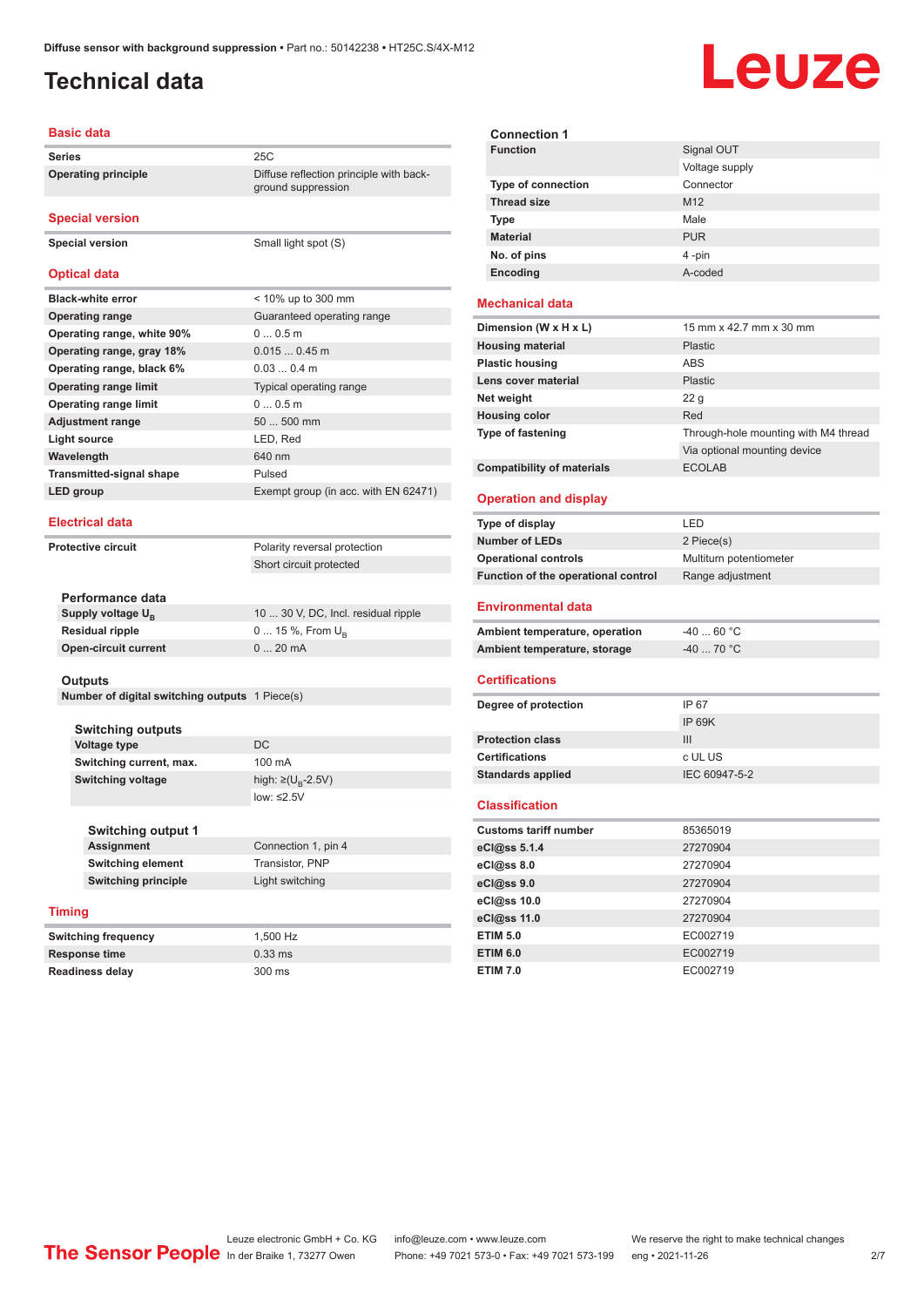### <span id="page-2-0"></span>**Dimensioned drawings**

All dimensions in millimeters



## **Electrical connection**

**Connection 1**

| <b>Function</b>    | Signal OUT     |
|--------------------|----------------|
|                    | Voltage supply |
| Type of connection | Connector      |
| <b>Thread size</b> | M12            |
| <b>Type</b>        | Male           |
| <b>Material</b>    | <b>PUR</b>     |
| No. of pins        | 4-pin          |
| Encoding           | A-coded        |
|                    |                |

### **Pin Pin assignment 1**  $V^+$ <br>**2**  $n.c$ **2** n.c.

| -3 | <b>GND</b>       |
|----|------------------|
|    | OUT <sub>1</sub> |

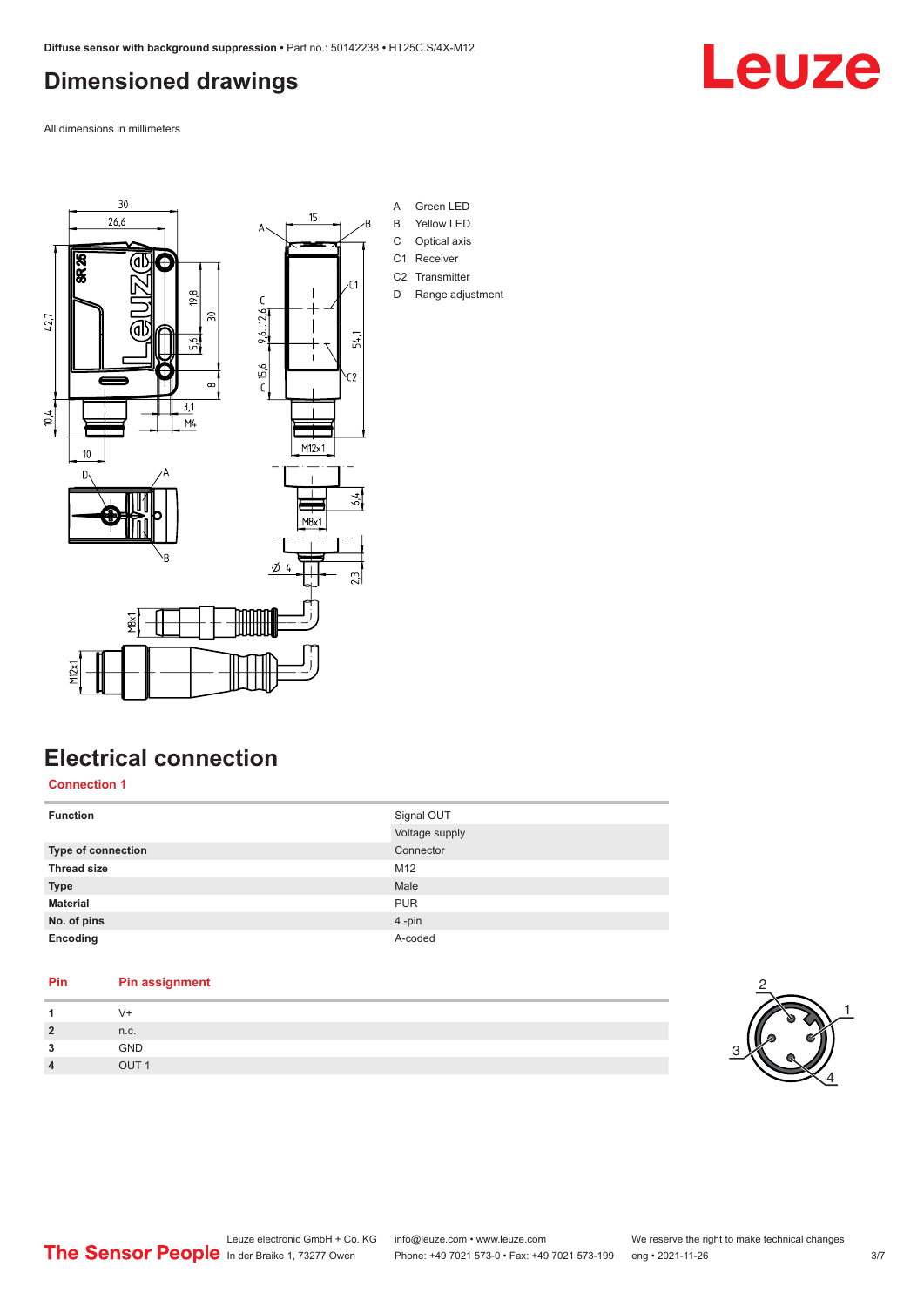### <span id="page-3-0"></span>**Diagrams**

## Leuze

Typ. response behavior (focusing distance 300 mm)



Typ. response behavior (focusing distance 500 mm)

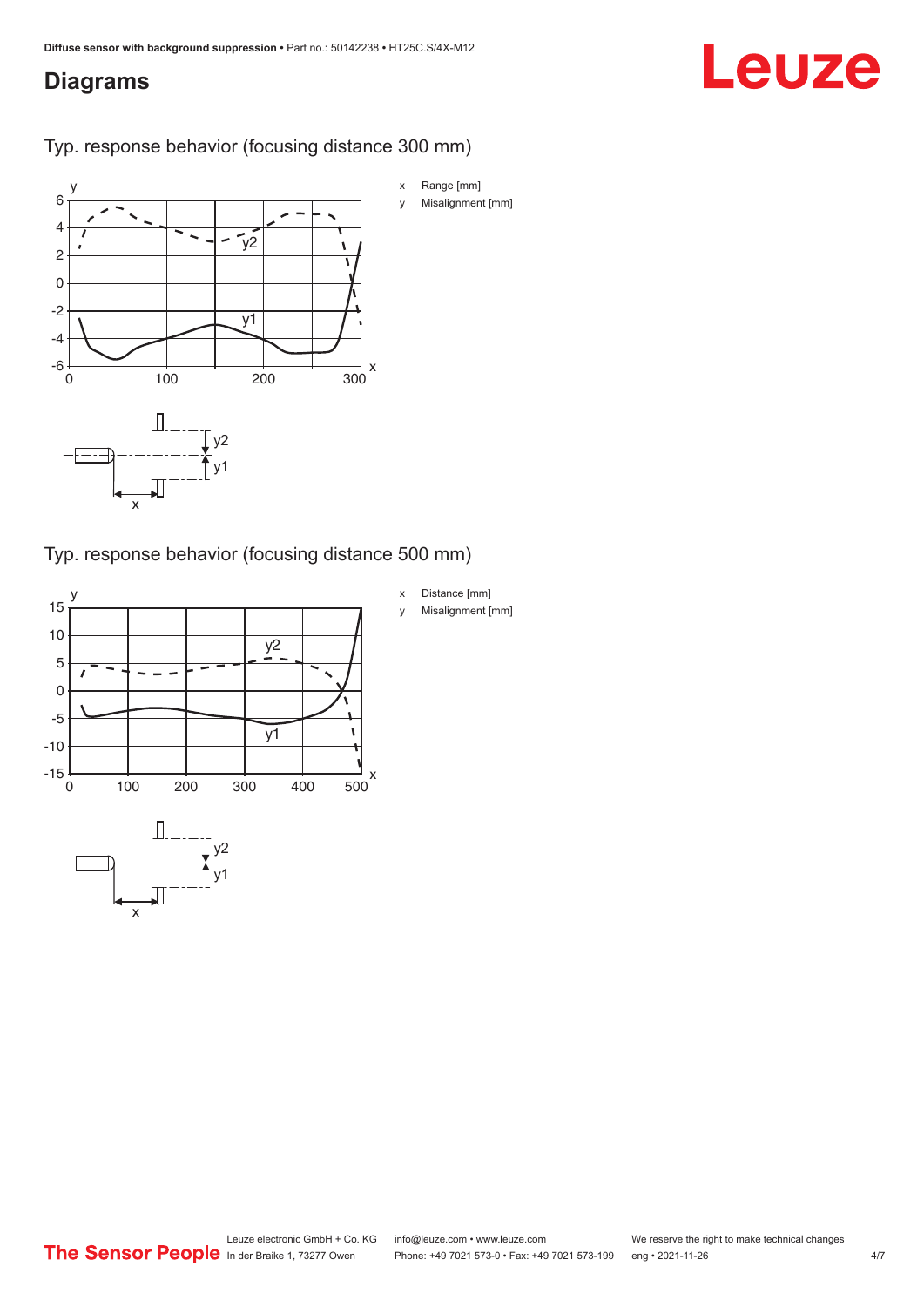### <span id="page-4-0"></span>**Diagrams**

## Leuze

Typ. black/white behavior



x

 $-\overline{...}$   $-\overline{...}$   $-\overline{...}$ 

x Range [mm]

- y Reduction of range [mm]
- A White 90%
- B Gray 18%
- C Black 6%



| LED            | <b>Display</b>           | <b>Meaning</b>        |
|----------------|--------------------------|-----------------------|
|                | Green, continuous light  | Operational readiness |
| $\overline{2}$ | Yellow, continuous light | Object detected       |

### **Part number code**

Part designation: **AAA25C d EE-f.GGH/iJ-K**

| AAA25C | Operating principle / construction<br>HT25C: Diffuse reflection sensor with background suppression<br>PRK25C: Retro-reflective photoelectric sensor with polarization filter<br>LS25C: Throughbeam photoelectric sensor transmitter<br>LE25C: Throughbeam photoelectric sensor receiver<br>DRT25C: Dynamic reference diffuse sensor                                                                                                                                                                |
|--------|----------------------------------------------------------------------------------------------------------------------------------------------------------------------------------------------------------------------------------------------------------------------------------------------------------------------------------------------------------------------------------------------------------------------------------------------------------------------------------------------------|
| d      | Light type<br>n/a: red light<br>I: infrared light                                                                                                                                                                                                                                                                                                                                                                                                                                                  |
| EE     | <b>Light source</b><br>$n/a$ : LED<br>L1: laser class 1<br>L2: laser class 2                                                                                                                                                                                                                                                                                                                                                                                                                       |
| f      | Preset range (optional)<br>n/a: operating range acc. to data sheet<br>xxxF: Preset range [mm]                                                                                                                                                                                                                                                                                                                                                                                                      |
| GG     | Equipment<br>A: Autocollimation principle (single lens)<br>S: small light spot<br>D: Detection of stretch-wrapped objects<br>X: extended model<br>HF: Suppression of HF illumination (LED)<br>XL: Extra long light spot<br>T: autocollimation principle (single lens) for highly transparent bottles without tracking<br>TT: autocollimation principle (single lens) for highly transparent bottles with tracking<br>F: Foreground suppression<br>R: greater operating range<br>SL: Slit diaphragm |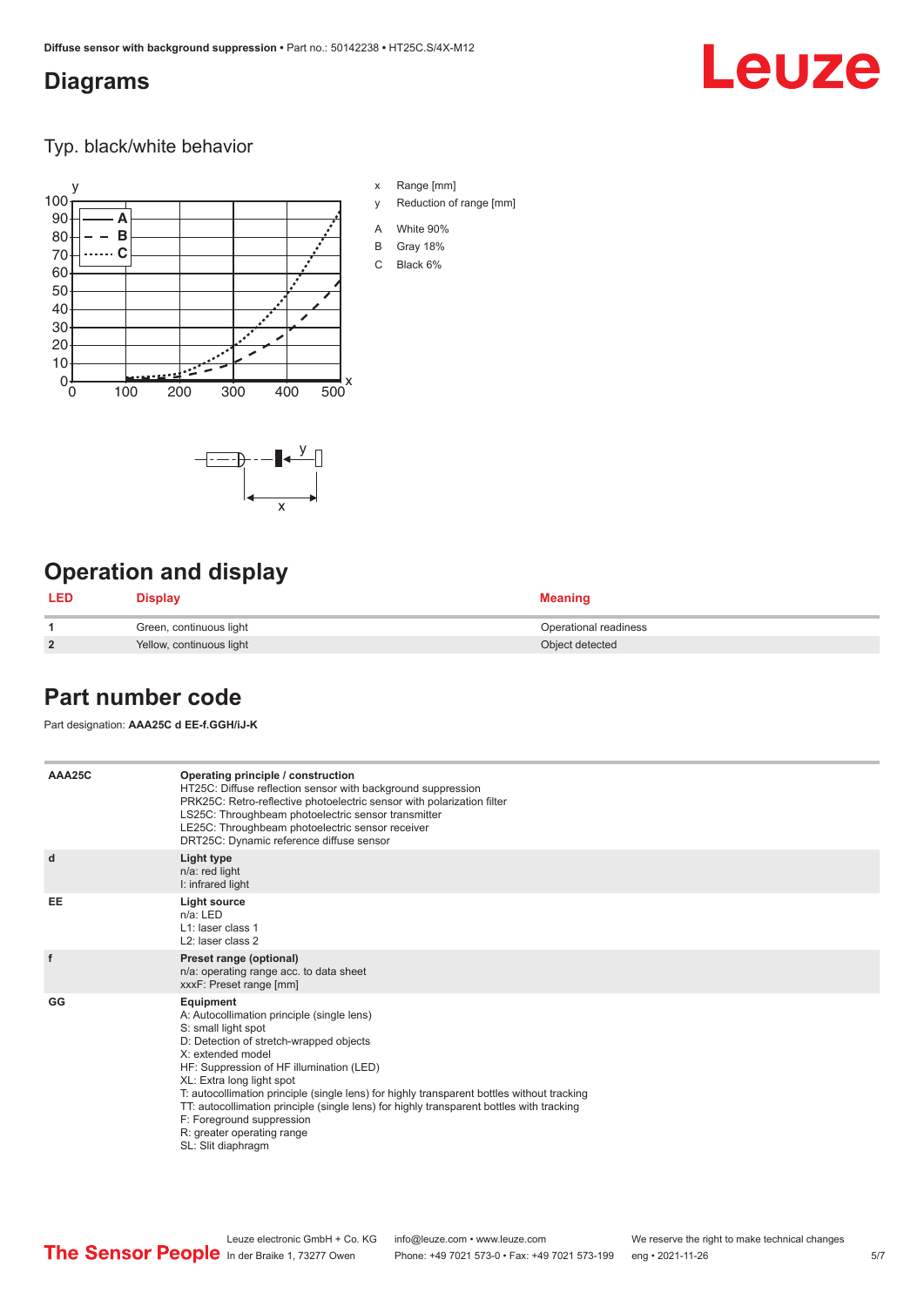### <span id="page-5-0"></span>**Part number code**

## Leuze

| H | Operating range adjustment<br>1: 270° potentiometer<br>2: multiturn potentiometer<br>3: teach-in via button<br>R: greater operating range                                                                                                                                                                                                                                                                                                                                                                                                              |  |  |  |  |  |
|---|--------------------------------------------------------------------------------------------------------------------------------------------------------------------------------------------------------------------------------------------------------------------------------------------------------------------------------------------------------------------------------------------------------------------------------------------------------------------------------------------------------------------------------------------------------|--|--|--|--|--|
|   | Switching output/function OUT 1/IN: Pin 4 or black conductor<br>2: NPN transistor output, light switching<br>N: NPN transistor output, dark switching<br>4: PNP transistor output, light switching<br>P: PNP transistor output, dark switching<br>X: pin not used<br>8: activation input (activation with high signal)<br>L: IO-Link interface (SIO mode: PNP light switching, NPN dark switching)<br>6: push-pull switching output, PNP light switching, NPN dark switching<br>G: Push-pull switching output, PNP dark switching, NPN light switching |  |  |  |  |  |
| J | Switching output / function OUT 2/IN: pin 2 or white conductor<br>2: NPN transistor output, light switching<br>N: NPN transistor output, dark switching<br>4: PNP transistor output, light switching<br>P: PNP transistor output, dark switching<br>W: warning output<br>X: pin not used<br>6: push-pull switching output, PNP light switching, NPN dark switching<br>T: teach-in via cable<br>G: Push-pull switching output, PNP dark switching, NPN light switching                                                                                  |  |  |  |  |  |
| ĸ | <b>Electrical connection</b><br>n/a: cable, standard length 2000 mm, 4-wire<br>200-M12: cable, length 200 mm with M12 connector, 4-pin, axial (plug)<br>M8: M8 connector, 4-pin (plug)<br>M12: M12 connector, 4-pin (plug)<br>200-M8: cable, length 200 mm with M8 connector, 4-pin, axial (plug)                                                                                                                                                                                                                                                      |  |  |  |  |  |
|   | <b>Note</b>                                                                                                                                                                                                                                                                                                                                                                                                                                                                                                                                            |  |  |  |  |  |
|   | $\&$ A list with all available device types can be found on the Leuze website at www.leuze.com.                                                                                                                                                                                                                                                                                                                                                                                                                                                        |  |  |  |  |  |

### **Notes**

| Observe intended use!                                                                                                                                                                                                            |
|----------------------------------------------------------------------------------------------------------------------------------------------------------------------------------------------------------------------------------|
| $\%$ This product is not a safety sensor and is not intended as personnel protection.<br>$\&$ The product may only be put into operation by competent persons.<br>$\&$ Only use the product in accordance with its intended use. |

### **Further information**

- Light source: Average life expectancy 100,000 h at an ambient temperature of 25 °C
- Sum of the output currents for both outputs 100 mA